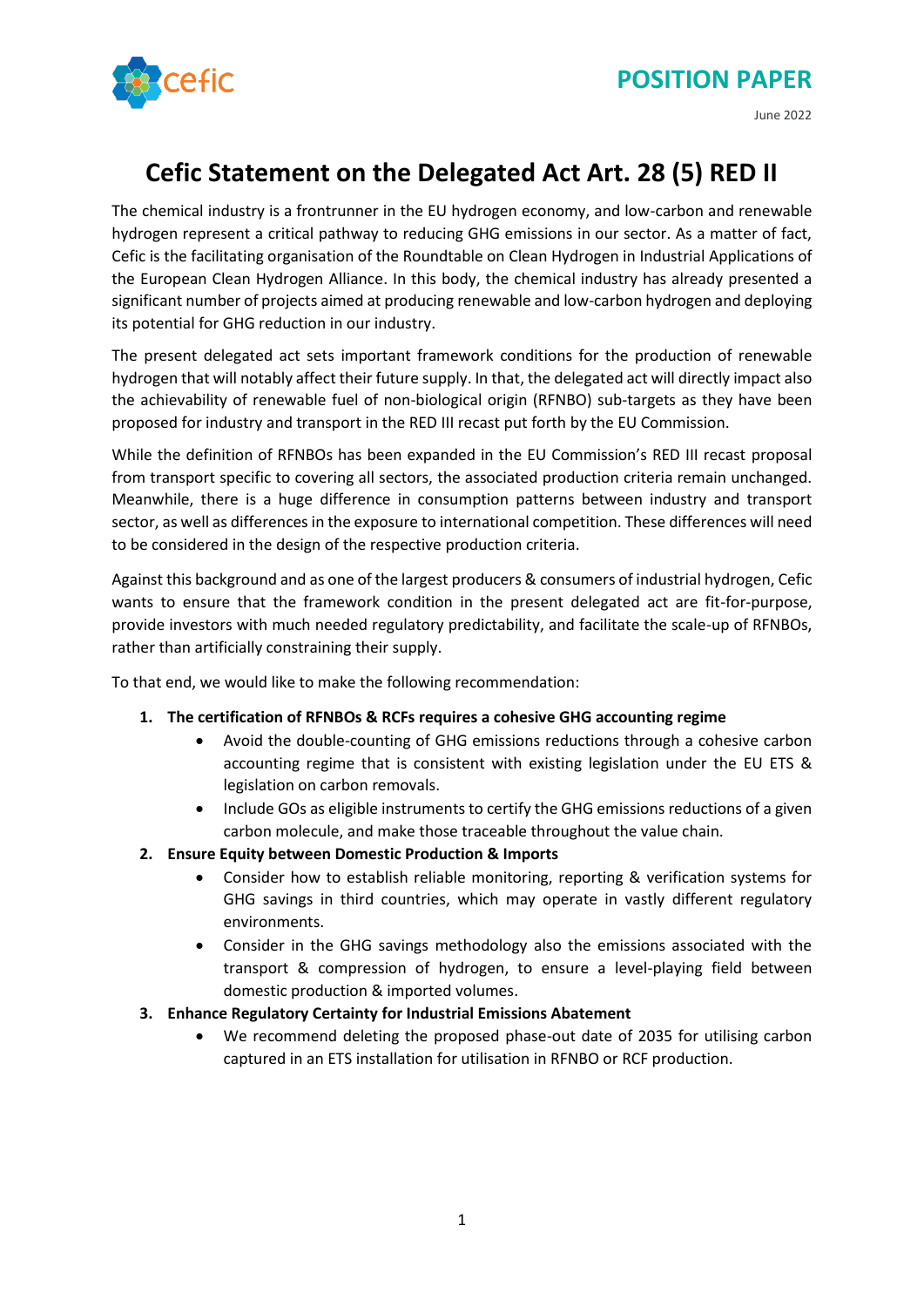# **POSITION PAPER**



June 2022

### **The scale-up of Renewable Fuels of Biological Origin (RFNBOs) & Recycled Carbon Fuels (RCFs) should facilitate the EU climate ambition.**

- We understand the idea that RFNBOs & RCFs should facilitate the EU climate ambition and hence fulfil clear greenhouse gas (GHG) savings criteria as part of their certification process. This certification should take place in a way that allows for the accurate tracing of carbon emissions throughout the value chain and avoids the double-counting of GHG emissions reductions through a cohesive & transparent accounting regime.
- In this regard we caution against combining life-cycle assessment (LCA) approaches with the clearer methodological frameworks of, for instance, the EU ETS which already accurately account for GHG emissions at the point of release and generate credits for captured CO2.
- The present production criteria will also critically determine the achievability of the ambitious targets proposed in the REPowerEU communication, or the renewable hydrogen targets proposed under the RED III. Here, we regret that the proposed delegated acts have not been accompanied by an impact assessments to ascertain possible knock-on effects.
- We welcome the consideration of imports to achieve the renewable hydrogen targets, provided a sufficiently robust certification system is put in place. Here, we invite the European Commission to consider how to establish reliable monitoring, reporting & verification systems for GHG savings in third countries, which may operate in vastly different regulatory environments.
- In this regard, we appreciate the intention of the European Commission to allocate the benefit of the GHG reduction through the capture of carbon to the eventual user of the RFNBO/ RCF. This system rightly maintains the need for surrendering ETS allowances for that same carbon molecule at the original point of emission.
- Moreover, investments in renewable hydrogen require a stable regulatory environment. In this respect, many provisions require the ex-post evaluation of renewable electricity production volumes and electricity market dynamics. This provides little investment certainty to industrial hydrogen consumers, as such requirements are not in their control and are subject to sudden variations overtime.
- We appreciate that the eventual regulatory regime needs to be sufficiently robust to avoid the double counting of renewable electricity or emitted carbon

**Achieving the renewable hydrogen ambitions of the RED III and REPowerEU necessitates the scaleup of the nascent renewable hydrogen market through an enabling regulatory framework that avoids imposing undue administrative burdens. To that end, we would also like to put forward the following specific recommendations:**

- **1. The certification of RFNBOs & RCFs requires a cohesive GHG accounting regime**
- We invite the European Commission to consider how to ensure consistency in the accounting of the GHG emissions, in particular when existing legislative accounting regimes such as the EU ETS or legislation on carbon removals are used in parallel or in conjunction with grid average emissions factors.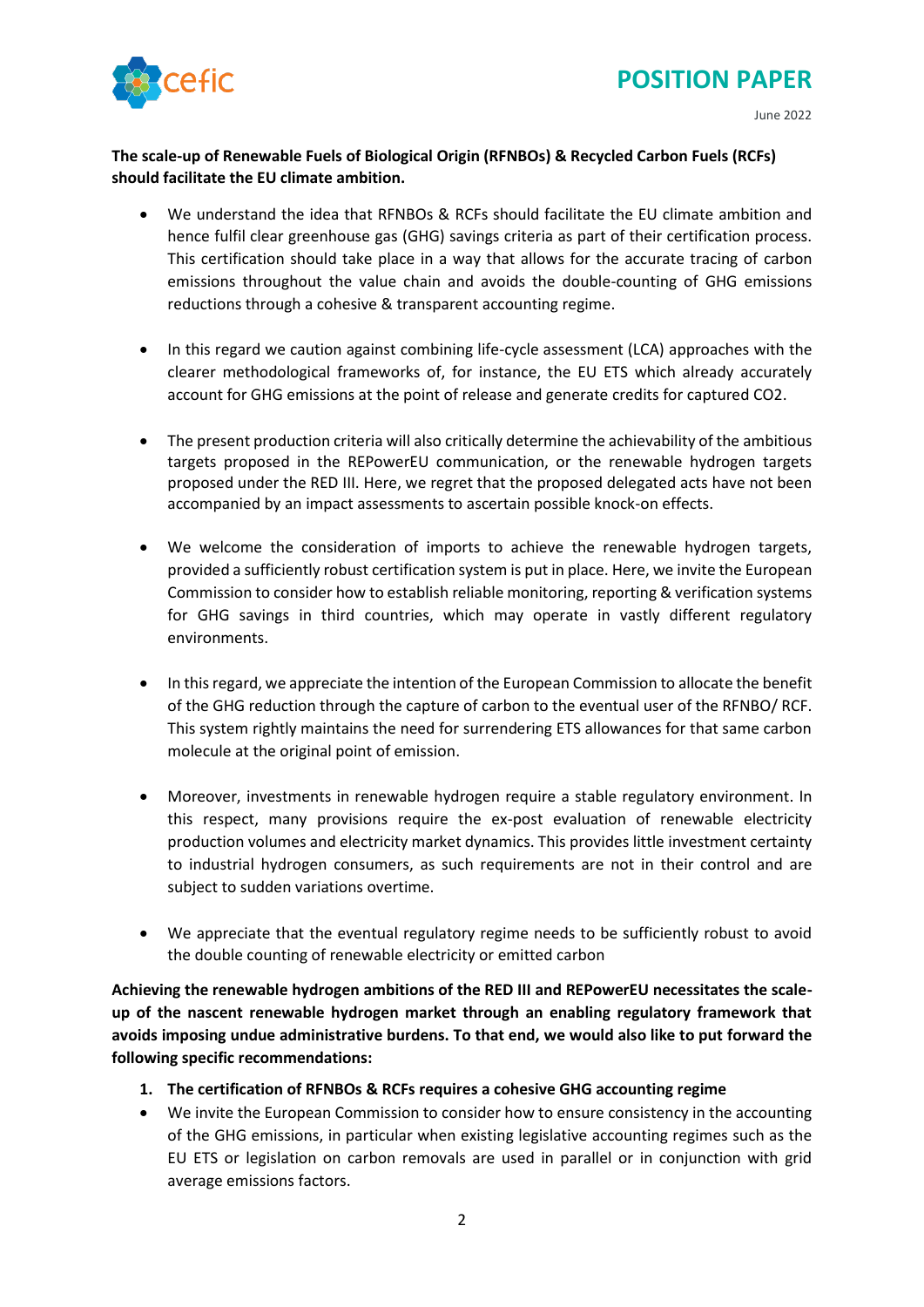

- o In this regard, we welcome for instance the inclusion of the term 'existing use or fate' as a credit option for the avoided emissions.
- $\circ$  However, we believe a special provision aligned with the methodology in the Innovation Fund Methodology (p. 14), should be included for the inputs whose 'existing use or fate' is landfilling in order to avoid penalizing the use of this type of waste. Here, the associated emissions shall be assumed equal to those for incineration without energy recovery, because although landfill sequesters part of the carbon, encouraging landfills is not desirable for environmental reasons.
- Working with residual grid factors, rather than average grid factors, could be considered to provide certainty that no double-counting is taking place.
- When determining the GHG emissions in a fuel mix, we caution that assigning one emission intensity to all fuels that are part of the mix stands conflicts with the precise accounting rules of the EU ETS. Instead, we invite the European Commission to consider the emissions intensity of the components of the fuel mix, as is already proposed for processes that yield co-products.
- In addition, we are concerned with the use of 'economic value' for the allocation of GHG emissions in processes that yield multiple co-products. Economic prices may be subject strong fluctuations over the years. In other cases, there may not exist an easily determinable market. This is particularly the case in products that are used as intermediates and rarely sold on the market (e.g. chlorine). Hence, we suggest employing alternative allocation methodologies that do not incorporate economic values in their calculation.

#### **Cefic recommendation:**

- **Avoid the double-counting of GHG emissions reductions through a cohesive carbon accounting regime that is consistent with existing legislation under the EU ETS & legislation on carbon removals.**
- **Avoid combining LCA approaches with the clearer methodological frameworks of, for instance, the EU ETS, which already accurately account for GHG emissions at the point of release and generate credits for captured CO2. These emissions are in fact avoided and need to remain recognised when calculating GHG savings also under the RED.**

### **2. Ensure Equity between Domestic Production & Imports**

- To ensure equity between domestic production & imported volumes (as well as between different imported volumes), we recommend considering also the emissions associated with the compression and transport of the respective fuel in the underlying GHG savings methodology.
- This measure would not only level the competitive playing field, but also be more reflective of the overall emissions footprint of a given fuel, as required by Art. 28 of the RED II that this delegated act is based on.

#### **Cefic recommendation:**

- **Consider in the GHG savings methodology also the emissions associated with the transport & compression of hydrogen, to ensure a level-playing field between domestic production & imported volumes, as well as between different import sources.**
- **3. Enhance Regulatory Certainty for Industrial Emissions Abatement**